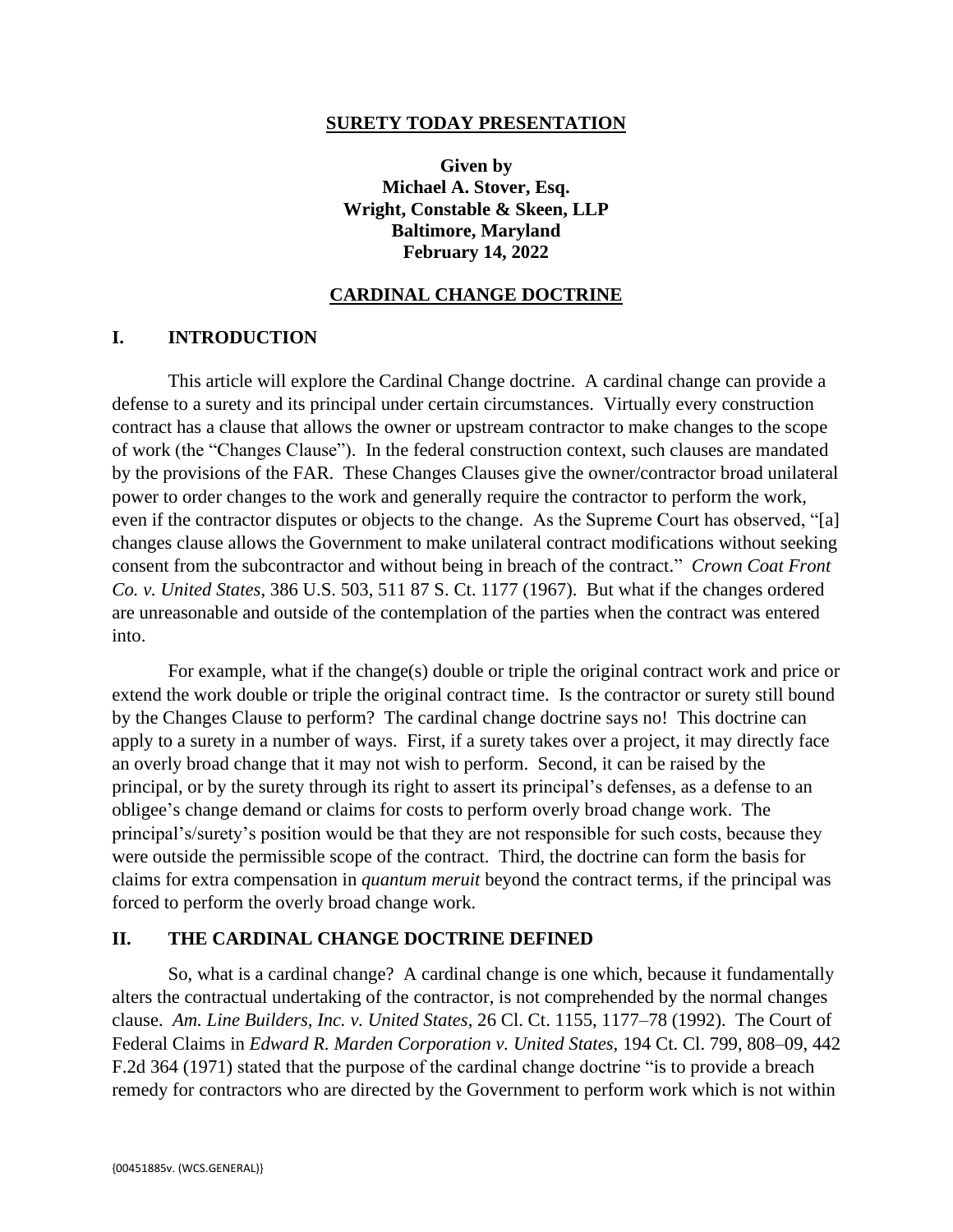the general scope of the contract." The Federal Circuit Court of Appeals put it this way: "A cardinal change occurs when …an alteration in the work [is] so drastic that it effectively requires the contractor to perform duties materially different from those originally bargained for." *Rumsfeld v. Freedom NY, Inc.,* 329 F.3d 1320, 1332 (Fed. Cir.), *adhered to on denial of reh'g en banc*, 346 F.3d 1359 (Fed. Cir. 2003); *see also Krygoski Constr. Co. v. United States*, 94 F.3d 1537, 1543 (Fed.Cir.1996) (citations omitted); *AT&T Communications, Inc. v.Wiltel, Inc.,*1 F.3d 1201, 1205 (Fed.Cir.1993); *Allied Materials & Equip. Co. v. United States*, 215 Ct.Cl. 406, 569 F.2d 562, 563–64 (1978).

The Fourth Circuit Court of Appeals phrased it as - a "cardinal change" requires the contractor to perform duties that are "materially different from those originally bargained for." *Hancock Electronics Corporation v. Washington Metropolitan Area Transit Authority*, 81 F.3d 451 (4th Cir. 1996). In other words, a change is cardinal when it cannot be said to have been within the contemplation of the parties when they entered into the contract. *Universal Contracting & Brick Pointing Co. v. United States*, 19 Cl. Ct. 785, 792 (1990). Thus, by definition, a cardinal change is a change so profound that it is not redressable under the Changes Clause of the contract and renders the party directing the change in breach. *Appeals of Gassman Corp.,* ASBCA No. 44975, 00-1 B.C.A. (CCH) ¶ 30720 (Dec. 29, 1999) (*quoting AT&T Communications, Inc. v. Wiltel, Inc., supra*)*.* Stated differently, a cardinal change is such an unreasonable, unanticipated change that it actually "constitutes a material breach of the contract." *Alliant Techsystems, Inc. v. United States*, 178 F.3d 1260, 1276 (Fed. Cir. 1999); *Air– A–Plane Corp. v. United States*, 187 Ct.Cl. 269, 408 F.2d 1030, 1033 (1969); *General Dynamics Corp. v. United States*, 218 Ct.Cl. 40, 585 F.2d 457, 462 (1978); *Allied Materials & Equip. Co. v. United States, supra*. Because a cardinal change is a material breach it has "the effect of freeing the contractor of its obligations under the contract, including its obligations under the disputes clause to continue performance during the pendency of the dispute." *Id.; JJK Grp., Inc. v. VW Int'l, Inc.*, No. TDC-13-3933, 2015 WL 1459841, at \*10 (D. Md. Mar. 27, 2015) (*quoting Alliant Techsystems, Inc. v. United States*, 178 F.3d 1260, 1276 (Fed. Cir. 1999)). Indeed, there is case law holding that where a cardinal change was found the contractor was excused from contract provisions such as no damage for delay clauses, waivers and claim notification provisions. Thus, when a cardinal change occurs, the performing party is legally justified in refusing to perform the change.

However, one of the difficulties in the application of this defense is that "[t]here is no automatic or easy formula which can be used to determine whether a change (or changes) is beyond the scope of the contract." *Appeals of Gassman Corp., supra* (*quoting Edward R. Marden Corp.,* 442 F.2d at 369); *see also Wunderlich Contracting Co. v. United States*, 351 F.2d 956, 966 (Ct. Cl. 1965). Initially, in deciding whether a single change or series of changes is a 'cardinal change,' many courts observed that "one must examine the work done in compliance with the changes and ascertain whether it is essentially the same work that the parties bargained for when the contract was awarded." *Id.* (*citing Aragona Constr. Co. v. United States*, 165 Ct. Cl. 382, 390-91 (1964)). Essentially taking a literal approach to the doctrine. So, you will have some cases where the court will say - yes there were a lot of changes, delays and impacts, but you were contracted to build a tunnel and you built a tunnel. For example, in *United States ex*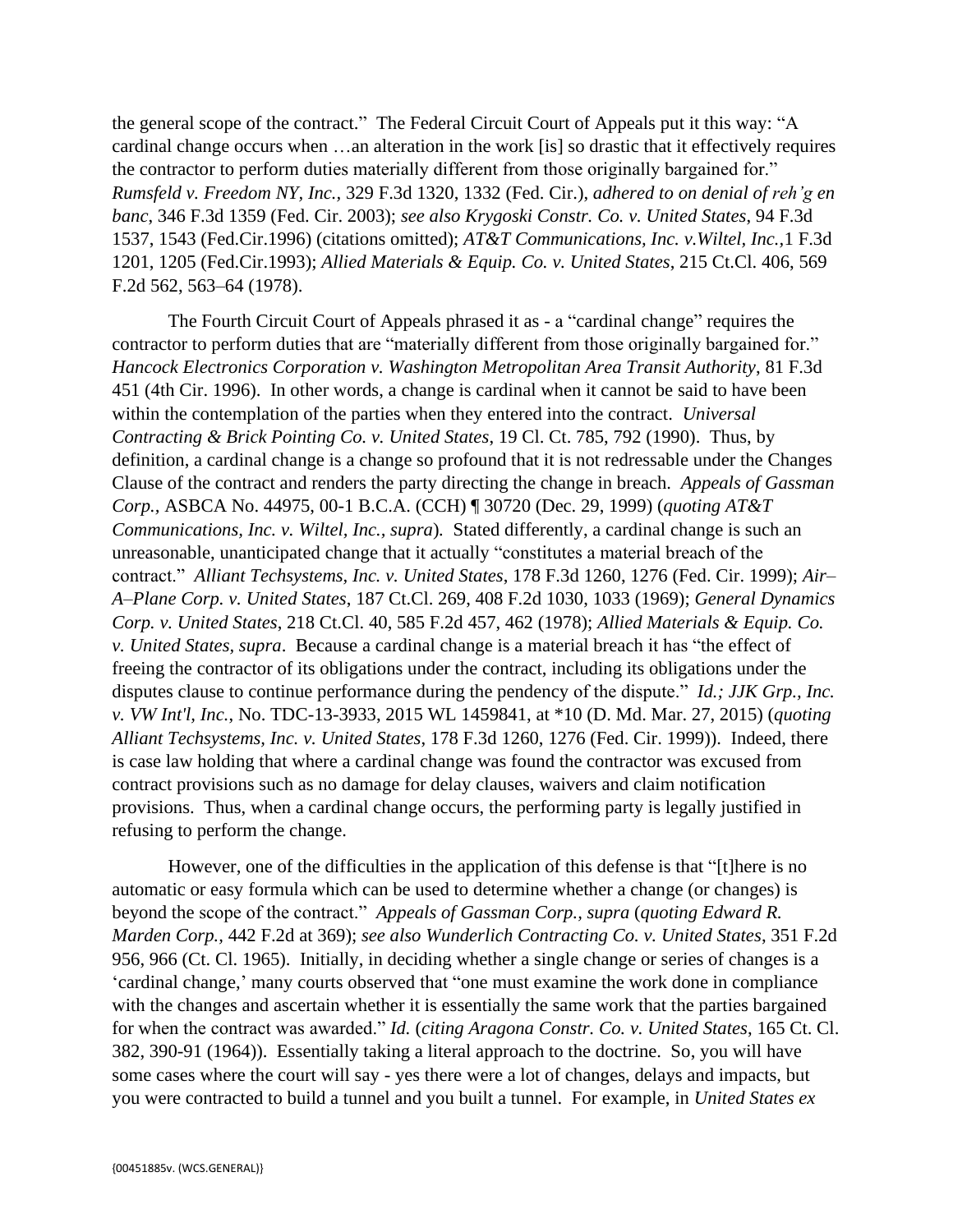*rel. Sun Const. Co., Inc. v. Torix Gen. Contractors, LLC,* Case No. 07–cv–01355–LTB–MJW, 2009 WL 3348287, at \*4 (D. Colo. Oct. 15, 2009) the federal district court in Colorado denied summary judgment in light of unresolved issues of fact concerning whether a two-year delay and \$1,000,000 in increased costs qualified as "significant changes" where the contractor "built the same tunnel they originally were hired to build, and in essentially the same manner and location." But the more modern interpretation of the doctrine is that "[a] cardinal change can occur even when there is no change in the final product because it is the 'entire undertaking' of the contractor, rather than the product, to which [courts] look." *Rumsfeld, supra.* (*quoting Edward R. Marden Corp.,* 442 F.2d at 370). Unfortunately for contractors and sureties facing a possible cardinal change, there is no reliable method to make a contemporaneous determination of cardinality. One court noted this dilemma stating "[t]he obvious risk faced by a contractor contemplating the suspension of performance because of an alleged breach by the owner is that the contractor who abandons the work is liable for breach if the abandonment is deemed wrongful. Undoubtedly, the cautious contractor might often proceed under the revised contract because of doubt whether he could invoke the cardinal change doctrine." *Allied Materials,* 569 F.2d at 564.

In *Becho, Inc. v. U.S.*, 47 Fed. Cl. 595 (2000) the Court of Federal Claims gave the following guidance concerning the cardinal change doctrine:

[W]hile there is no precise calculus for determining whether a cardinal change has occurred, the courts have considered, *inter alia*, the following factors: (i) whether there is a significant change in the magnitude of work to be performed; (ii) whether the change is designed to provide a totally different item or drastically alter the quality, character, nature or type of work contemplated by the original contract; and (iii) whether the cost of the work ordered greatly exceeds the original contract cost.

# *Becho, Inc.*, 47 Fed. Cl. at 601.

The Court of Federal Claims in *Wunderlich Contracting*, 351 F.2d at 966, similarly observed that "[t]here is no exact formula for determining the point at which a single change or a series of changes must be considered to be beyond the scope of the contract and necessarily in breach of it. Each case must be analyzed on its own facts and in light of its own circumstances, giving just consideration to the magnitude and quality of the changes ordered and their cumulative effect on the project as a whole." While these more modern cases addressing cardinal change broaden its application, the lack of a clear standard or bright-line rule makes it very difficult to look at a given situation and definitively determine if the cardinal change doctrine will be upheld by the ultimate trier of fact.

## **III. HISTORY**

The doctrine of cardinal change originated in federal contract law. The early cases when the doctrine was being formed all involved suits brought by contractors against the United States Government in the Court of Federal Claims. *See Allied Materials & Equipment Co., supra.*; *Air– A–Plane Corp., supra.*; *Wunderlich Contracting Co., supra.* It has been recognized that the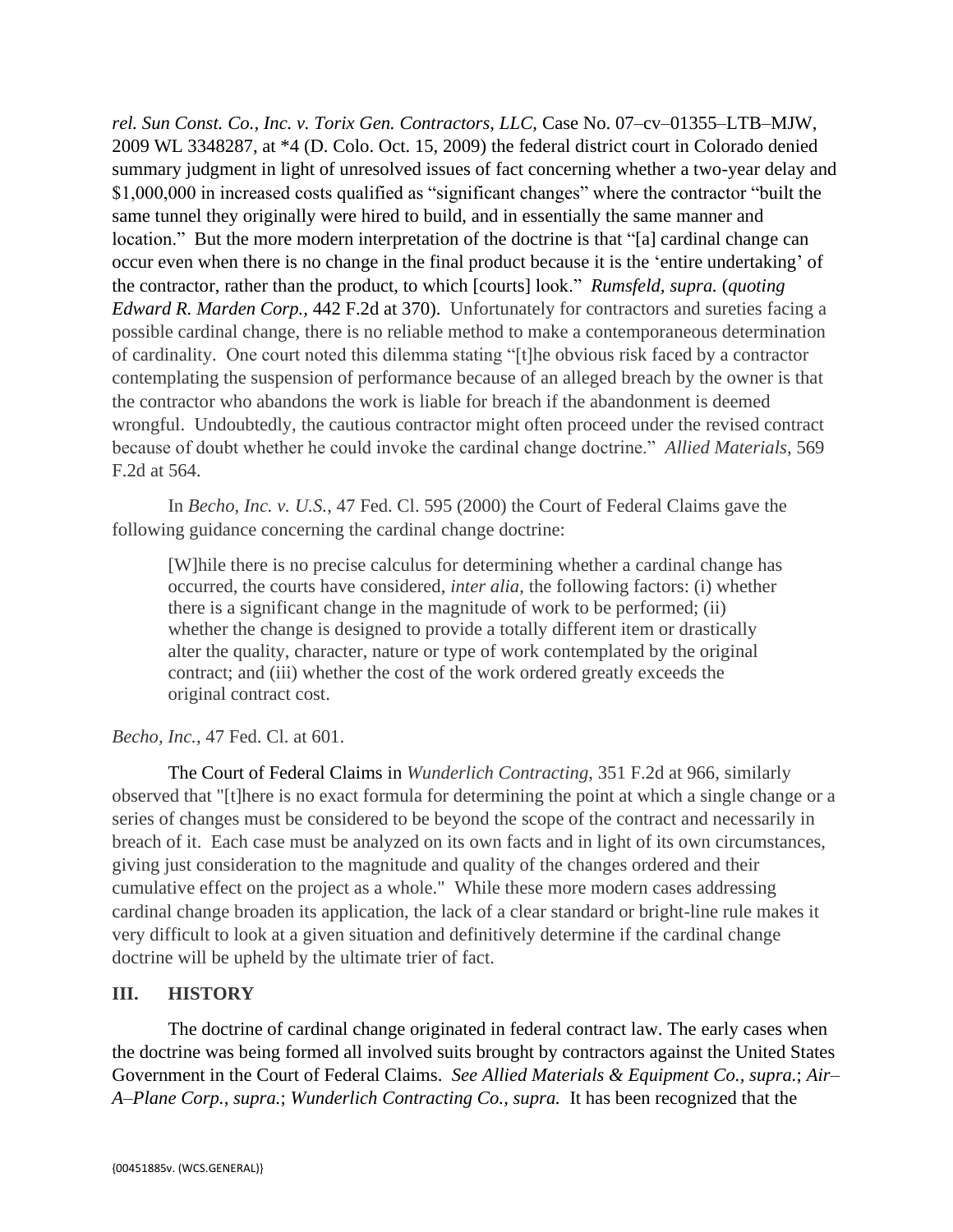doctrine, in part, "was created as a check on the government's ability to circumvent the competitive-bidding process by ordering drastic changes beyond those contemplated in the contract...." *Cray Research, Inc. v. Department of Navy,* 556 F.Supp. 201, 203 (D.D.C 1982); *J.A. Jones Const. Co. v. Lehrer McGovern Bovis, Inc.,* 120 Nev. 277, 89 P.3d 1009, 1020 (2004). While contractual changes clauses permit broad changes, a changes clause does not authorize a drastic modification beyond the scope of the contract which would be in violation of applicable procurement law and contract law. *Air–A–Plane,* 408 F.2d at 1033; *L.K. Comstock & Co. v. Becon Const. Co.*, 932 F. Supp. 906, 936 (E.D. Ky. 1993). Thus, the government cannot award a contract for the construction of one road under competitive bidding procurement law and then under the changes clause of that contract require the contractor to build a second road and avoid the competitive bidding process for that second road. Further, in creating this doctrine, the Courts have recognized that because of the broad nature of the changes clause, the power of the owner, be it a federal agency or a private developer, to order changes is subject to abuse. Thus, the cardinal change doctrine was created as an equitable remedy to allow a contractor, where the owner has abused its power, to assert a material breach of contract, alleging that the changes ordered exceed the reasonable expectations of the parties.

## **IV. WHERE DOES THE DOCTRINE APPLY**

While the doctrine began in the federal courts, it has since been adopted in many state courts around the country. Further, while the doctrine originated in government procurement matters, it has been recognized in private projects as well. In one case for example, the opposing party argued that the doctrine was limited to government contracts. However, the court stated "[t]his position, however, ignores the essential similarity of public and private construction contracts with regard to the mechanism for unilateral ordering of changes by the party for whom the work is being performed, and concerns about misuse or overuse of that unilateral authority. These features of any contract for construction are the central focus of the cardinal change doctrine." *L.K. Comstock & Co. v. Becon Const. Co.*, 932 F. Supp. 906, 938–39 (E.D. Ky. 1993). Thus, the Court concluded, "this broad principle has been recognized by state courts as well as federal tribunals, and in private as well as public contract settings." *Id*.

In *Comstock*, the Kentucky federal court undertook a survey of state courts applying the cardinal change doctrine either explicitly or implicitly. For example, the *Comstock* Court pointed to cases in Pennsylvania (*Fuller Co. v. Brown Minneapolis Tank & Fabricating Co.*, 678 F. Supp. 506 (E.D. Pa.1987)("under the contract doctrine of "cardinal" change that where a party to a contract alters the terms of the other party's performance to such an extent that the alterations could not have been within the realm of the parties' contemplation as evidenced by the parties' written agreement, the other party may elect not to perform and hold the other party liable for breach."); Maryland (*Westinghouse Electric Corp., v. Garrett Corp.,* 437 F. Supp. 1301 (D. Md. 1977) *aff'd* 601 F.2d 155 (4th Cir. 1979) (court addressed subcontractor's defense of cardinal change under state law.); Arkansas (*Housing Authority of Texarkana v. E.W. Johnson Constr. Co.,* 264 Ark. 523, 573 S.W.2d 316 (1978); *Hensel Phelps Construction Co. v. King County,* 57 Wash. App. 170, 787 P.2d 58 (1990); Indiana (*Rudd v. Anderson,*153 Ind. App. 11, 285 N.E.2d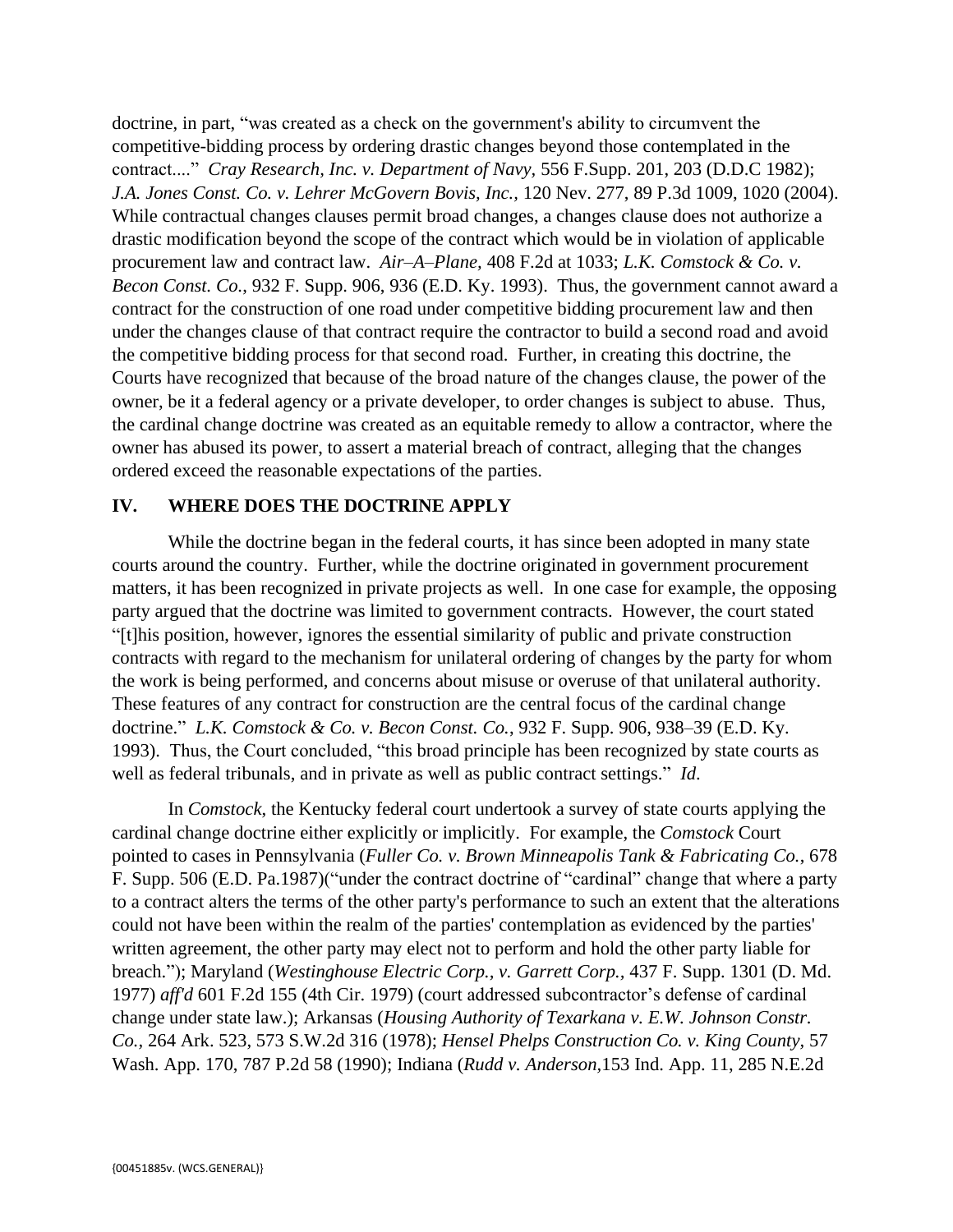836, 840 (1972); and Oklahoma (*Watt Plumbing, Air Conditioning and Electric, Inc. v. Tulsa Rig, Reel & Mfg. Co.,* 533 P.2d 980, 982 (Okla.1975).

The *Comstock* Court concluded "[i]n summary, a number of courts in decisions based upon state law have applied the doctrine of cardinal change. While it may not always bear the name "cardinal change," and may or may not be clearly borrowed from federal procurement law, the core theory that when an owner orders changes beyond the scope of the work agreed to be performed the contractor is entitled to damages (in some form) for breach, has been widely recognized. . . . the result is the same: the party performing the work is entitled to seek a remedy outside the contract for the reasonable value of work performed." *L.K. Comstock & Co.,* 932 F. Supp. at 938–39.

While the cardinal change doctrine has received wide acceptance, it is not universally accepted. For example, the Court in *Ebenisterie Beaubois Ltee v. Marous Bros. Const.*, No. 02 CV 985, 2002 WL 32818011, at \*3–6 (N.D. Ohio Oct. 17, 2002) sitting in diversity and interpreting Ohio law, held that the Ohio Supreme Court would not recognize the cardinal change doctrine. The Court reasoned that Ohio courts consistently refuse to allow recovery in quasi-contract where an express contract governs the subject matter of the dispute. The *Ebenisterie* Court cited to two other courts that rejected the cardinal change doctrine as well for similar reasons. Specifically, the Court referred to *Mellon Stuart Construction, Inc. v. Metropolitan Water Reclamation District of Chicago,* 1995 WL 124133 (N.D. Ill. 1995), in which the court found that the Illinois Supreme Court would decline to recognize a claim for "cardinal change" breach of contract. The court based its decision, in large part, on the deference Illinois provides to parties in defining their obligations under a contract. Similarly, in *Litton Systems, Inc. v. Frigitemp Corp.,* 613 F. Supp. 1377, 1382 (S.D. Miss. 1985), the district court refused to recognize a claim based on cardinal change breach of contract because "Mississippi law clearly and unequivocally denies extra-contractual relief where the parties have expressly contracted upon a subject." *See also Durr Mech. Constr., Inc. v. PSEG Fossil, LLC*, 516 F. Supp. 3d 407 (D.N.J. 2021)(holding that New Jersey would not recognize the cardinal change doctrine because quasi contract recoveries cannot apply with an express contract). As with so many issues, you will need to check the applicable jurisdiction to determine if the cardinal change doctrine is recognized.

The question may be asked by a surety, does the cardinal change doctrine apply to sureties? The answer is yes. Several courts have acknowledged specifically a surety's prerogative to raise the cardinal change doctrine as a defense. *See, e.g., United States ex rel. Sun Const. Co., Inc. v. Torix Gen. Contractors, LLC,* Case No. 07–cv–01355–LTB–MJW, 2009 WL 3348287, at \*3 (D. Colo. Oct. 15, 2009); *In re Tech. for Energy Corp.,* 140 B.R. 214, 217 (Bankr. E.D. Tenn. 1992); *United States v. Seaboard Sur. Co.,* 622 F. Supp. 882, 887 (E.D.N.Y.1985); *Hartford Cas. Ins. Co. v. City of Marathon*, 825 F. Supp. 2d 1276, 1285–88 (S.D. Fla. 2011), *rev'd in part, vacated in part sub nom*., *Hartford Cas. Ins. Co. v. Intrastate Const. Corp.*, 501 F. App'x 929 (11th Cir. 2012); *Philadelphia Indem. Ins. Co. v. Ohana Control Sys., Inc.*, 450 F. Supp. 3d 1043, 1056–57 (D. Haw. 2020)

### **V. SOME EXAMPLES OF CARDINAL CHANGES**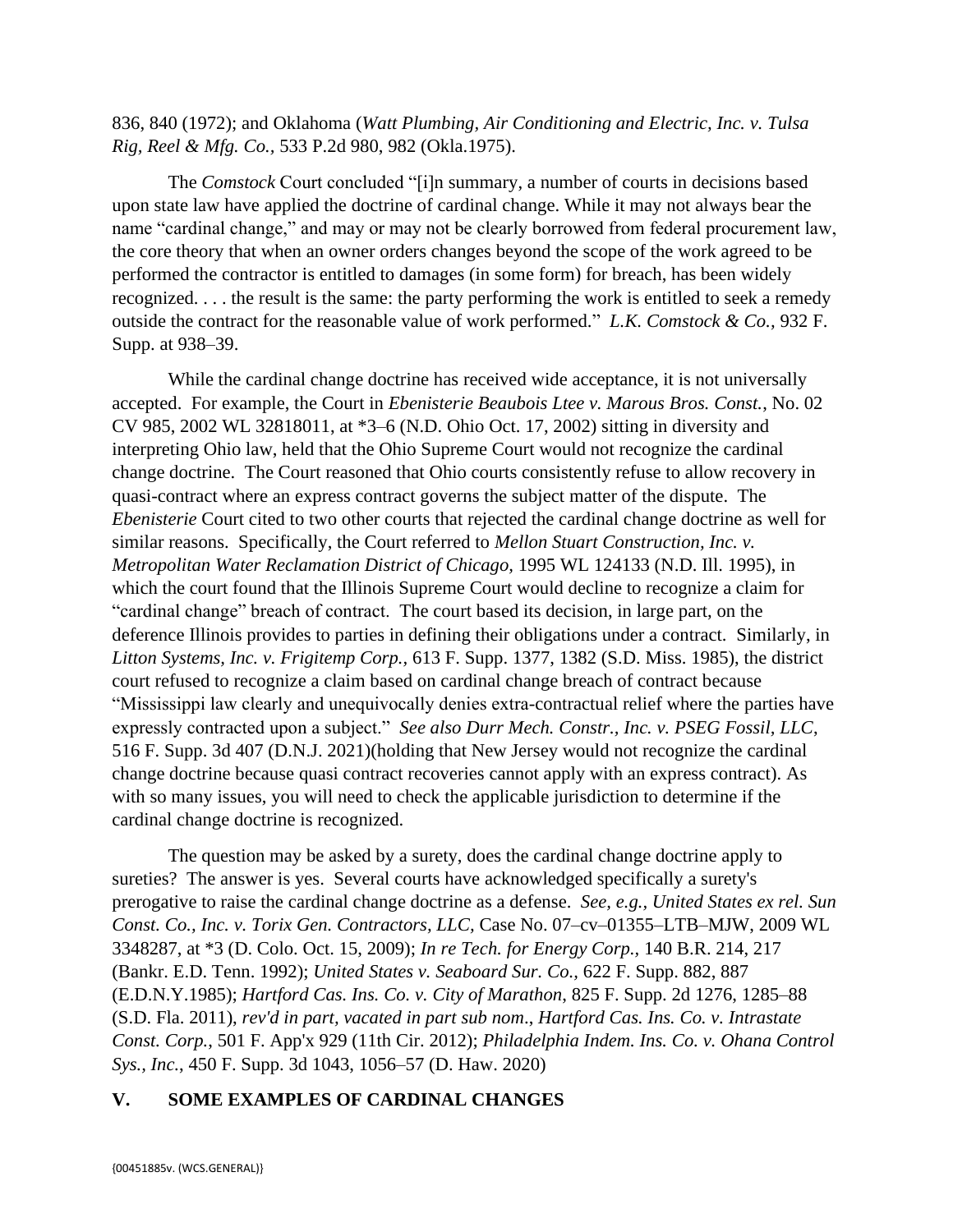One of the best methods of understanding the doctrine is to consider some examples of the cardinal change doctrine being applied. The first case is more of the classic cardinal change scenario where you have the government ordering a change to construct a whole different additional facility. In *Hartford Cas. Ins. Co. v. City of Marathon*, 825 F. Supp. 2d 1276, 1285– 88 (S.D. Fla. 2011), *rev'd in part, vacated in part sub nom*., *Hartford Cas. Ins. Co. v. Intrastate Const. Corp.*, 501 F. App'x 929 (11th Cir. 2012), the City of Marathon was undertaking significant construction to implement a new water treatment plan for the city and surrounding area. The new plan required the construction of seven water treatment plants around the city. Marathon awarded a contract to the contractor to build a treatment plant designated as Plant No. 3. Subsequently, the City issued a change order to the contractor requiring that treatment Plant No. 7 also be constructed as part of the contract. Plant No. 7 was based on separate plans and specifications and was to be constructed 5.5 miles away on a completely different site. As the Court observed, "this was not a change order that merely extended or altered the specifications, timeline, or cost of the original treatment plant—this was a change order that ordered the building of a *second* treatment plant." *Id.* Marathon argued that despite the difference in location, the Plant 7 Change Order was not authorizing a separate project under the contract because the plain language of the underlying construction contract contemplated changes and the Plant 3 Project and Plant 7 Project were interrelated because they were both part of Marathon's larger water treatment plan. The Court rejected Marathon's argument and stated that taken to its logical extreme, the argument would permit Marathon to issue change orders to include the entirety of the seven treatment plants under the Plant 3 contract and, in turn, obligate Hartford to bond additional millions of dollars without conducting an assessment of risk.

The Court noted that the original contract price was for \$2,061,000.00 to construct Plant No. 3. The Plant No. 7 Change Order came at an additional cost of \$2,984,487.00 - an increase of over 144 percent of the original contract sum. After reviewing all of the factors, the Court held that the Plant No. 7 Change Order was a cardinal change to the underlying construction contract. The Court also held that the facts demonstrated a significant, and potentially unbounded, increase in risk so as to prejudice and injure Hartford as the surety. As a result, the Court concluded that pursuant to the cardinal change doctrine Hartford was not obligated to bond the Plant No. 7 change order.

In this next case, we see the application of the cardinal change in a private project where the same project was built, but the manner of performance was dramatically altered. The case is *J.A. Jones Const. Co. v. Lehrer McGovern Bovis, Inc.*, 120 Nev. 277, 295, 89 P.3d 1009, 1021 (2004). In the *JA Jones* case, the overall physical characteristics of the work changed very little, so the central issue was whether the entirety of the changes and impacts on the contractor's work was so extensive as to force the contractor to perform work beyond the confines of the contract's changes clause. JA Jones was awarded a contract to install structural concrete at the Sands Exposition Center expansion in Las Vegas, Nevada. Jones' original bid amount was \$8.4 million. In order to reduce the bid amount, the owner agreed to perform various site preparation tasks and to streamline other tasks to shorten, by about half, the time needed for Jones to complete its concrete construction, thus reducing Jones's labor, materials, equipment and overhead costs. Both parties made concessions and ultimately agreed that Jones would perform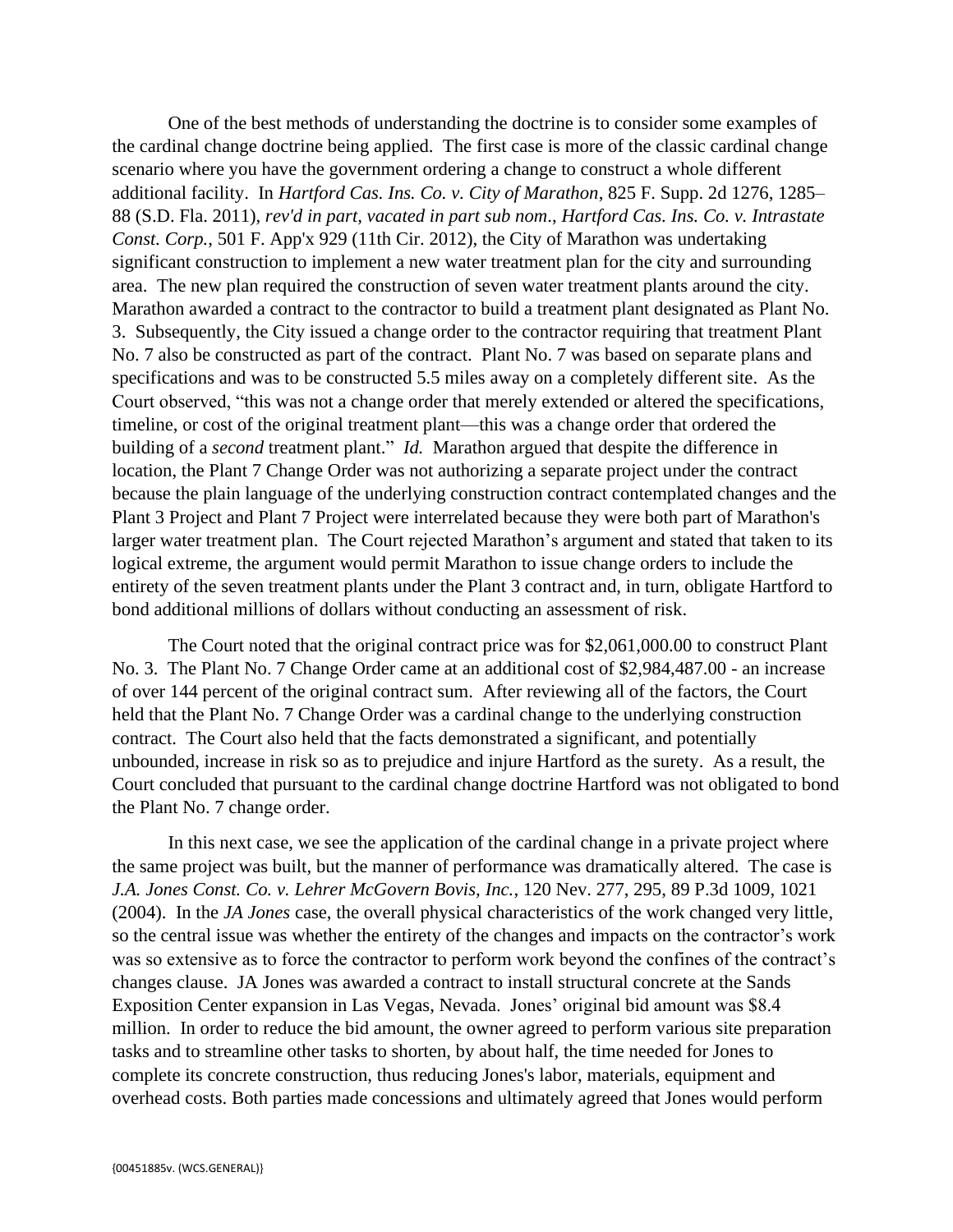the structural concrete work for \$7.4 million. Because of the agreed upon site preparation and streamlined activities, Jones agreed to shortened milestones. However, those milestones were eventually exceeded by 8 months because of changes made by the owner to the work, and obstructions, hindrances, and inefficiencies that rendered Jones' work more difficult, time consuming and costly to perform. Once construction started, the owner essentially failed to provide any of the site conditions that it said it would provide and upon which Jones agreed to lower its bid. Jones asserted that out of its \$7.4 million bid, it expected to capture \$1.9 million in overhead and profit, leaving \$5.5 million in anticipated costs. The actual costs, according to Jones, totaled over \$8.8 million. Additionally, Jones's expert testified that about \$4 million, or 62 percent of the Phase I work value, was incurred because of changes. Jones was paid \$1,078,303 for some of the changed-work expenses incurred during the delay by the owner and at trial Jones was awarded another \$1.1 million for its damages, however, its cardinal change claim was dismissed. Jones was seeking \$5 million in damages.

On appeal the Nevada Supreme Court ruled that a cause of action based on the cardinal change doctrine was permissible under Nevada law and that Jones was entitled to assert its cardinal change claim. The Court reversed the dismissal and the case was remanded for a new trial.

In this next case a cardinal change resulted from a failure to provide adequate construction drawings. In *Westinghouse Electric Corp., supra.*, the plaintiff subcontracted with Westinghouse to assemble cooling pods for military electronic countermeasure devices. Westinghouse delayed several months in supplying plaintiff with source control drawings ("SDC's"), which are similar to the construction drawings. Source Control Drawings would have specified dimensions and tolerances and, like issued-for-construction drawings, would greatly facilitate the subcontractor's efficient performance. Due to the lack of SDC's plaintiff was required to make constant design revisions, and it incurred substantial additional costs trying to overcome these deficiencies and maintain the tight completion schedule. The court examined the effect of Westinghouse's delay in supplying SCD's and held that Westinghouse imposed a cardinal change upon plaintiff. According to the court, failure to provide SCD's fundamentally altered the nature of plaintiff's undertaking*.* Having SCD's to work from was the basis of plaintiff's bargain. Plaintiff was entitled to the ease of working from a single source of information and to the facilitation of incorporating otherwise disruptive changes that come from having such a source or "base line." On a contract with a tight delivery schedule the source control drawings became critical and fundamental, going to the heart of the vendor's undertaking. *Id.* at 1333.

In *Edward R. Marden Corp., supra.,* the plaintiff was working on the construction of an aircraft maintenance hangar when the structure collapsed, causing substantial damage to equipment and work already completed. Following the collapse, the plaintiff, *under protest*, cleaned up the debris and reconstructed the hangar as directed by the Government. The plaintiff then brought a claim for breach of contract, asserting that the Government's specifications had been defective, the structure collapsed due to the defect, and the plaintiff was ordered to reconstruct the hangar which resulted in increased costs of \$3.7 million. The court found that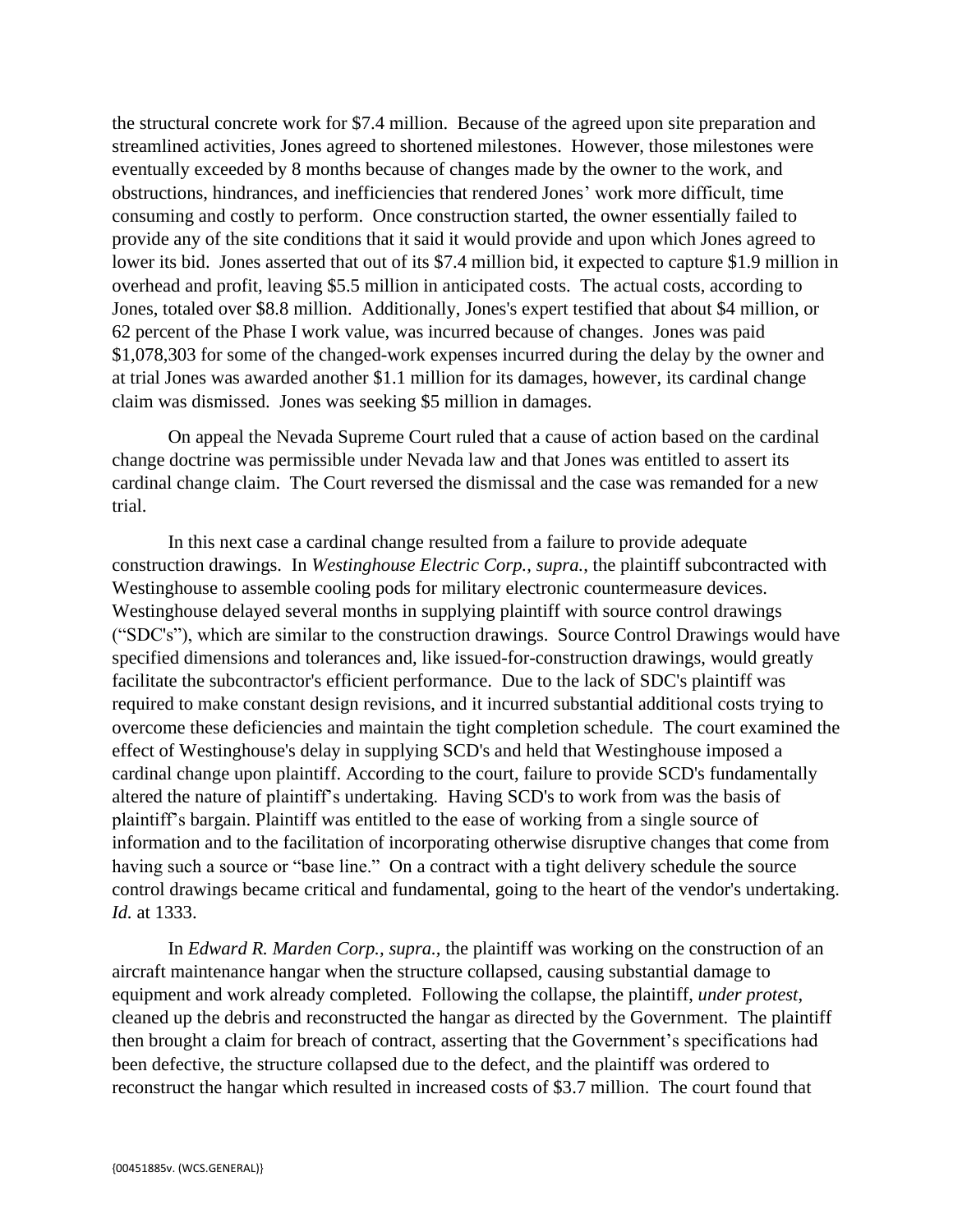considering the sheer magnitude of reconstruction work caused by the alleged defective specifications, a cardinal change had occurred. Therefore, because the reconstruction work had not been bargained for when the contract was awarded, the plaintiff's breach of contract claim was not redressable under the contract's changes clause.

# **VI. POTENTIAL IMPEDIMENTS TO CARDINAL CHANGE**

# **A. Entering Into Change Orders**

# 1. Change Orders May Bar Defense

In some cases, the courts have denied a cardinal change claim because the contractor entered into change orders and continued performing. In *Colonna's Shipyard, Inc. v. United States*, No. 2:14-cv-331, 2015 WL 9008222 (E.D. Va. Dec. 14, 2015), the court found that a cardinal change did not occur under a contract for ship repair work when new "growth" work was added to a specification package and the parties entered into forty-six contract modifications. Although the court noted that the growth work exceeded the plaintiff's expectations, the court explained:

... Plaintiff has not satisfactorily established that the work performed was materially different from that specified in the Contract. Despite the difficulties encountered, a contract to repair a ship remained a contract to repair a ship, and the modifications indicate that these changes were clearly redressable under the Contract. Had the changes been so profound that they were not redressable, it is unlikely that the parties would have been able to negotiate forty-six (46) bilateral contract modifications.

# *Id.* at \*19 (*citing Amertex*, 1997 WL 73789, at \*1).

In *Watt Plumbing, Air Conditioning & Elec., Inc. v. Tulsa Rig, Reel & Mfg. Co.*, 533 P.2d 980 (Okla. 1975), the plaintiff was the electrical subcontractor in a project to construct a new hospital wing. Although the parties adhered to the contractually required written change order process, at the completion of the project the plaintiff-subcontractor sued for *quantum meruit* recovery based upon a theory of breach by excessive changes. Rejecting the plaintiff's claim, the Oklahoma Supreme Court held:

It is axiomatic that by mutual assent parties to an existing contract may subsequently enter into a valid contract to modify the former contract provided there is consideration for the new agreement. An alteration of a contract cannot constitute a breach of contract because it becomes a part of the contract. The contract as altered is the agreement between the parties. Id. at 983.

# 2. Change Orders May Not Bar Defense

On the other hand, a number of decisions have recognized that a cardinal change claim is not barred by the fact that some or all of the changed work at issue is covered by executed change orders. The fact that a party may have sought, released, or otherwise compromised a claim under a contract's equitable adjustment clause or other remedial clauses will not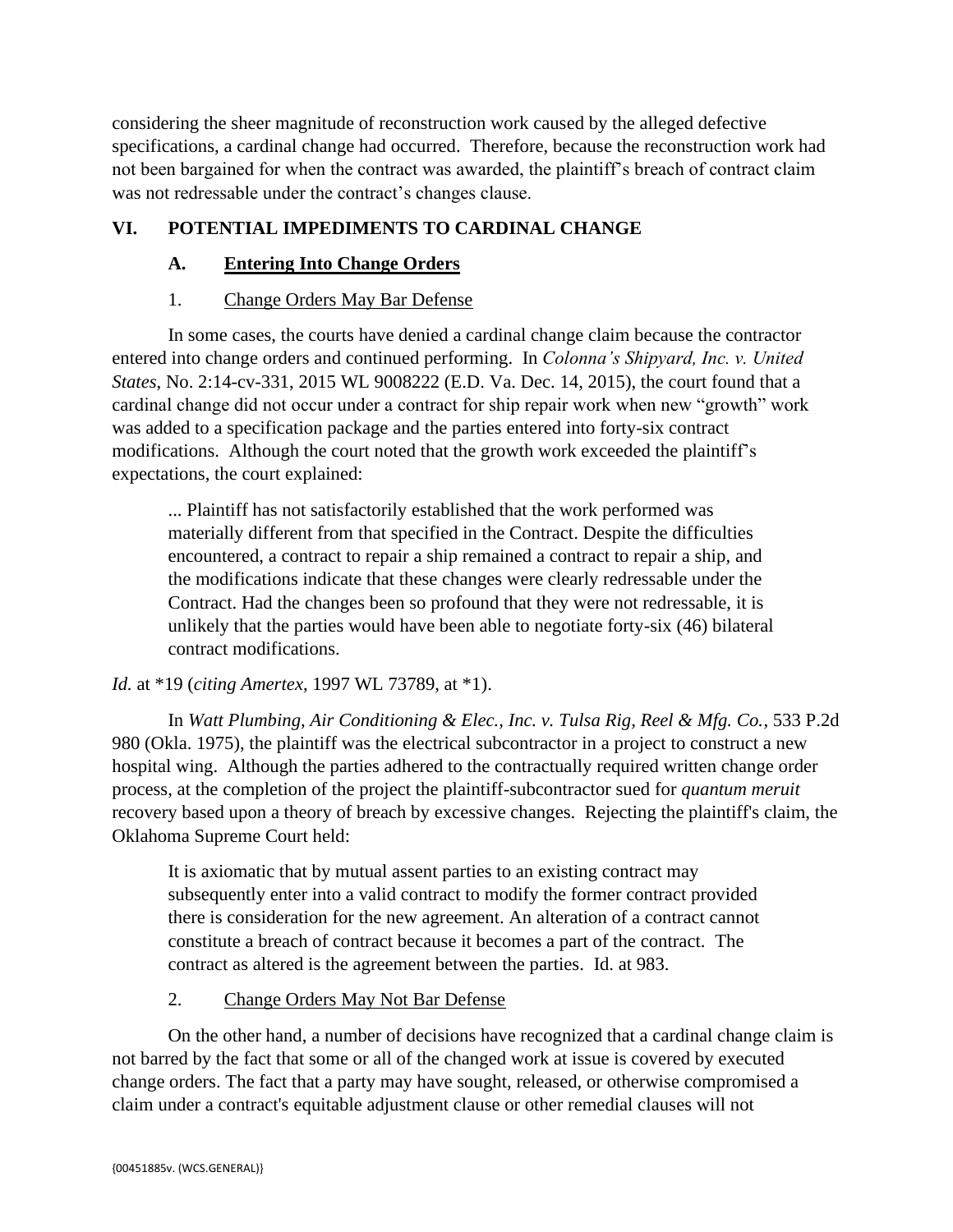necessarily, at least in some courts, operate as a bar to claims for relief outside the contract. In *Saddler v. United States,* 287 F.2d 411 (Ct. Cl. 1961), a contractor recovered under a cardinal change theory even though the contractor executed a change order concerning the changed work. Near the completion date of the project, the government imposed a change which more than doubled the amount of earth and other material that the contractor was required to place in a levee. The contractor performed the changed work, but initially refused to execute the change order the government issued. Rather, it proceeded with the work under protest. After losing a claim of breach for additional compensation before the Corps of Engineers Claims and Appeals Board, the contractor executed the change order. He received compensation for the additional work, and accepted final payment. However, on appeal, the court of appeals held that a cardinal change occurred because the work covered by the executed change order altered the fundamental nature of the work performed. There are numerous cases where the cardinal change doctrine was applied even though change orders were entered into. The *JA Jones* and *Marathon* cases discussed above are examples.

## **B. Releases and Waivers**

The cardinal change claim may be waived in a release or settlement. *In re Boston Shipyard Corp.*, 886 F.2d 451 (1st Cir. 1989) the plaintiff contracted for the overhaul of a naval vessel for approximately \$5 million. There were hundreds of change orders. The Plaintiff and the government eventually negotiated a settlement of claimed costs due to delay and disruption in the amount of \$500,000, which was executed as a modification to the contract. The modification bore the language that it "definitizes a settlement of all contractor's claims on the above job order" as of a certain date. *Id.* at 454. The court found that the modification barred the plaintiff's claim under the cardinal change doctrine.

On the other hand, in *Atlantic Dry Dock Corp. v. United States,* 773 F. Supp. 335 (M.D. Fla. 1991) the court refused to bar a cardinal change claim as matter of law on grounds of accord and satisfaction despite the fact that the contractor entered into 130 change orders each of which provided that the change was "in full and final settlement of all claims arising out of this modification including all claims for delays or disruptions resulting from, caused by, or incident to such modifications or change orders."

Another potential issue faced by sureties is the presence of waivers/consents in the terms of the bonds. It can be effectively argued that such waivers/consents are invalid and unenforceable as a result of the cardinal change doctrine. *See e.g.* J. Lewin & C.E. Schaub, Jr., *Construction Law* § 9:85 (2009); Duncan L. Clore et. al., *Bond Default Manual,* 3rd ed. at 19 (2005) ("With respect to contracts or bonds containing provisions allowing for alterations to the work, the courts have held that changes not fairly within the contemplation of the parties at the time the contract was made, constituting a material departure from the original undertaking, will release a non-consenting surety from its obligations under its bonds."); *Success Constr. Co. v. Superintendent of Ins.,* 220 A.D.2d 339, 340 (N.Y.A.D. 1995); *Atlantic Dry Dock Corp.,* 773 F. Supp. at 339–40 (Court noted that determining the merits of a cardinal change claim requires an examination of the totality of the circumstances surrounding the project and the many modifications. Two of the relevant circumstances are the cost of completing the project and the